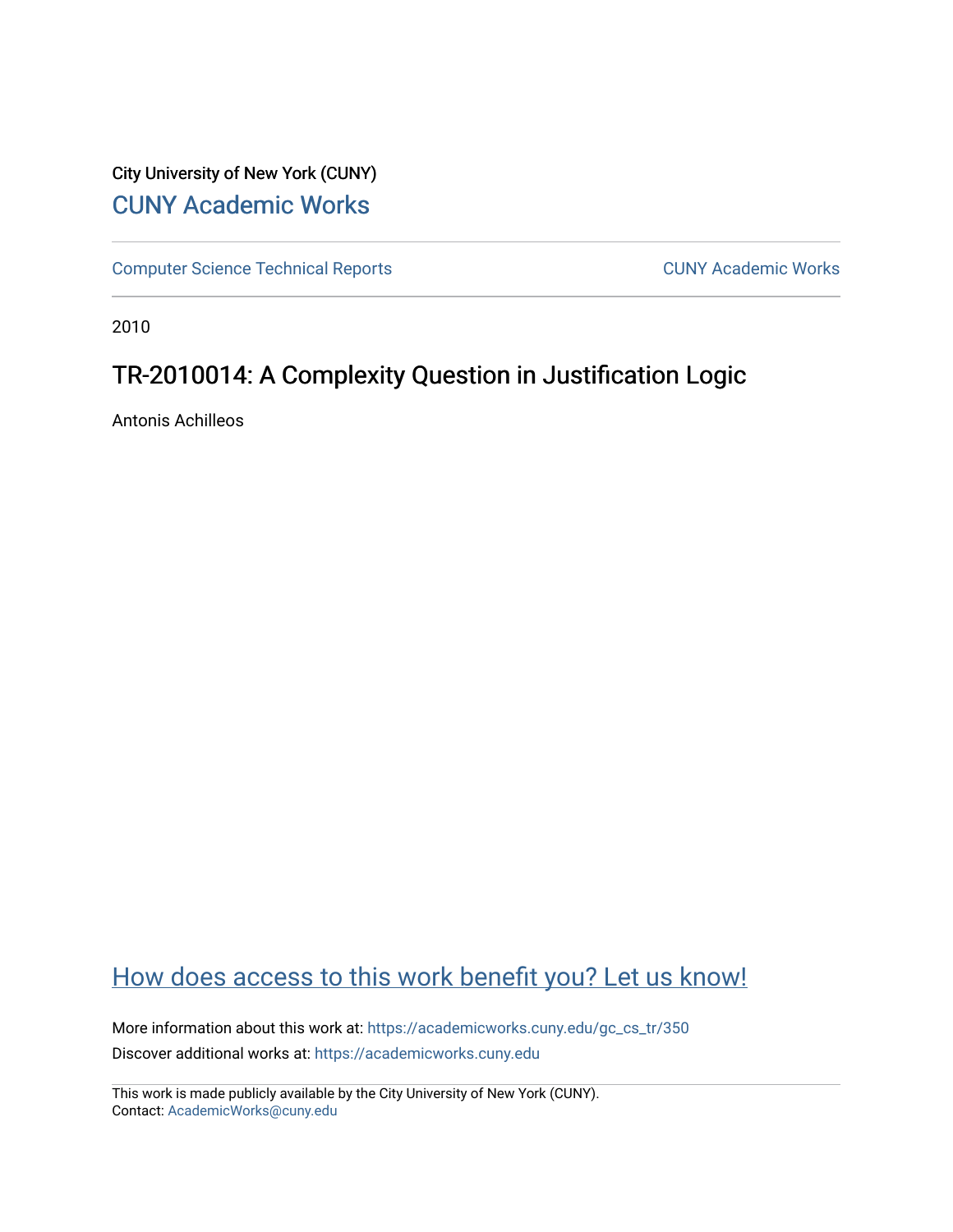# A Complexity Question in Justification Logic

Antonis Achilleos

December 12, 2010

#### Abstract

Bounds for the computational complexity of major justification logics were found in papers by Buss, N. Krupski, Kuznets, and Milnikel: logics J, J4, JT, LP and JD, were established to be  $\Sigma_2^p$ -complete. A corresponding lower bound is also known for JD4, the system that includes the consistency axiom and positive introspection. However, no upper bound has been established so far for this logic. Here, the missing upper bound for the complexity of JD4 is established through an alternating algorithm. It is shown that using Fitting models of only two worlds is adequate to describe JD4; this helps to produce an effective tableau procedure and essentially is what distinguishes the new algorithm from existing ones.

## 1 Introduction

The classical analysis of knowledge includes the notion of justification, e.g., the famous tripartate view of knowledge as justified, true belief, usually attributed to Plato. Hintikka's modal logic approach represents knowledge as true belief. Justification logic extends epistemic logic by supplying the missing third component of Plato's characterization.

The Logic of Proofs LP was the first justification logic to be introduced, by Artemov, in [1, 2] (see also [3]). Later, variations appeared in [5] corresponding to well-known normal modal logics. Two types of semantics are known for justification logics: M-models, introduced by Mkrtychev ([12, 17]) and F-models, introduced by Fitting ([4, 8, 9, 14, 18]). F-models resemble Kripke models for normal modal logics equipped with an additional mechanism, the admissible evidence function, usually represented by  $A$ . For a term t and formula  $\phi$ ,  $\mathcal{A}(t, \phi)$  will be the set of worlds in the model where t is appropriate evidence for  $\phi$ .  $t : \phi$  is true in a world iff  $\phi$  is true in every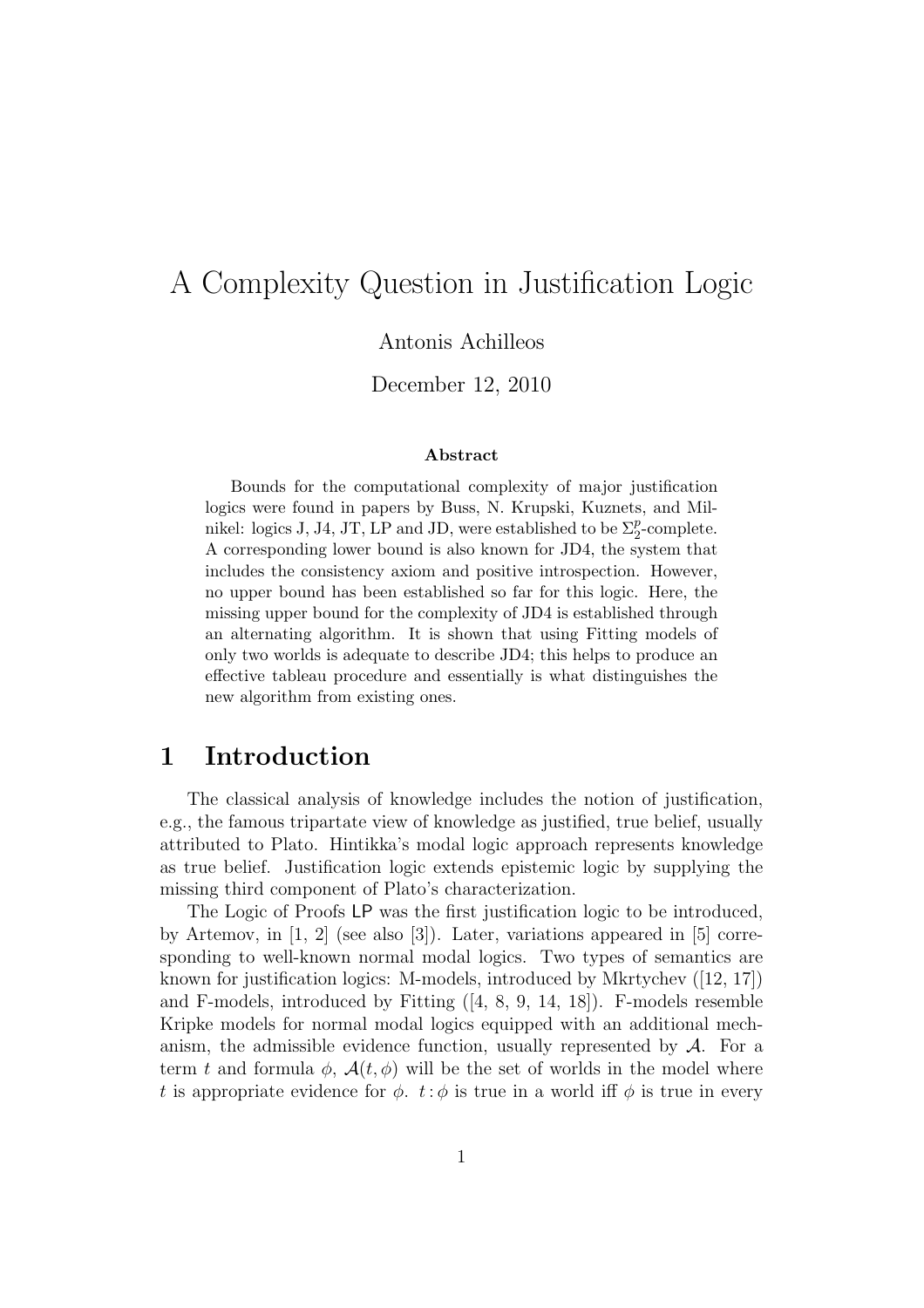accessible world and the world in question is in  $\mathcal{A}(t, \phi)$ . M-models are essentially F-models of only one world. In this setting  $A(t, \phi)$  will be either *true* or *false*.

Upper and lower bounds are known for the computational complexity of justification logics J, J4, JT, LP and JD, and determine them to be  $\Sigma_2^p$ . complete  $([6, 10, 12, 13, 15, 16])$ . In [15], Kuznets presents a new algorithm for checking JD-satisfiability. This algorithm is in many perspectives similar to the ones for other justification mentioned here: J, J4, JT, LP. A tableau method is used to non-deterministically construct a model that satisfies the formula in question, then the algorithm checks whether the produced conditions for the admissible evidence function are legitimate. This last check is known to be in NP  $(10, 13)$  and is, in fact, NP-complete  $(7)$ . Therefore, the resulting overall algorithm is a polynomial time alternating algorithm with one alternation, starting from a universal state and eventually reaching an existential state<sup>1</sup>, which establishes that the problem is in  $\Pi_2^p$  and therefore the logic is in  $\Sigma_2^p$ .

The difference among the cases that have been dealt with previously lies in the consistent evidence property of logics JD and JD4 (the "D"); in an M-model of these logics, we can never have  $\mathcal{A}(t, \perp)$ . In other words, if  $t_1 : \phi_1, \ldots, t_n : \phi_n$  are satisfied in a model, the set  $\{\phi_1, \ldots, \phi_n\}$  must be consistent. To incorporate this condition, the algorithm continues and tries to verify whether this set,  $\{\phi_1, \ldots, \phi_n\}$ , is satisfiable in another model with another tableau construction. This is done by utilizing additional numerical prefixes on the prefixed formulas. A sequence of models is thus produced.

Although this construction, like all previous ones, is based on the compact character of M-models for justification logics, it produces something that resembles something very similar to an F-model. In general, when discussing complexity issues for justification logics, working with F-models appears inconvenient and unnecessary: many possible worlds could succeed a current world. Furthermore, the admissible evidence function is defined on this multitude of worlds, making it virtually prohibitive to use this setting to discuss complexity issues. On the other hand, M-models consist of only one world. The admissible evidence function is by far less complicated and the conditions it should satisfy can be checked by an NP-algorithm, except in the case of JD and JD4. For these logics, the additional condition that for any justification term t,  $\mathcal{A}(t, \perp) = \text{false}$  cannot be verified as easily due to the negative nature of this condition. It would be nice to be able to sacrifice some, but not much, of the compact description of M-models for more convenient conditions on  $A$  and indeed, it seems that in the case of JD, this is

<sup>&</sup>lt;sup>1</sup>Or, this can be viewed as a coNP algorithm using an oracle from NP.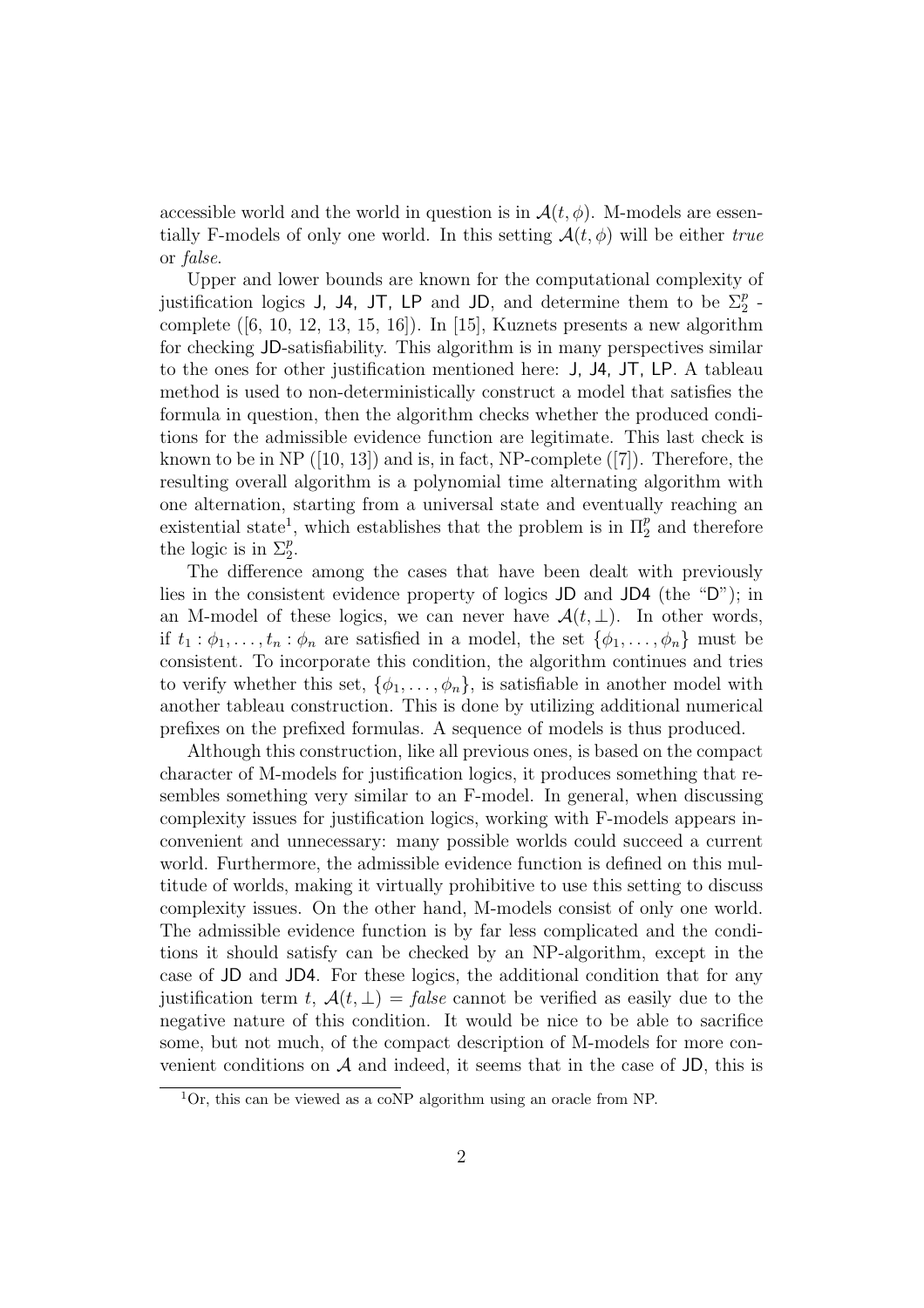exactly what can be done to provide a solution. Now, this idea will be taken a small step forward to provide a similar  $\Sigma_2$  algorithm for JD4-satisfiability. Additionally, the positive introspection axiom of JD4 will help provide an even simpler class of models than in the case of JD, making the study of its complexity easier. Specifically, it is discovered that using Fitting-like models of only two worlds is adequate to describe JD4.

## 2 The logic JD4

JD4 was first introduced in [5] as a variation of LP, the Logic of Proofs. It is the explicit counterpart of D4, both in intuition, as there is some similarity their axioms, and in a more precise way (see [5]).

The language will include justification constants  $c_i, i \in \mathbb{N}$ , justification variables:  $x_i, i \in \mathbb{N}$  and justification terms, usually denoted  $t, s, \ldots$ . These are defined as follows.

Definition 1 (Justification Terms).

- *Constants*  $(c_i, i \in \mathbb{N})$  *and variables*  $(x_i, i \in \mathbb{N})$  *are terms;*
- *If*  $t_1$ ,  $t_2$  *are terms, so are*

$$
(t_1 \tcdot t_2), (t_1 + t_2), (!t_1).
$$

"." is usually called application, " $+$ " is called sum, and "!" proof checker. The set of justification terms will be called  $Tm$ .

Also, propositional variables will be used in the language:  $p_i$ ,  $i \in \mathbb{N}$ . The set of propositional variables will be called SLet. The formulas of the language are

Definition 2 (Justification Formulas).

- *All propositional variables*  $(p_i, i \in \mathbb{N})$  are formulas
- *If*  $p$  *is a propositional variable, t is a term and*  $\phi$ ,  $\psi$  *are formulas, then so are*

$$
p, \perp, (\phi \rightarrow \psi), (t:\phi)
$$

 $\neg \phi$  can be seen as short for  $\phi \to \bot$ , and the rest of the connectives can be defined from these in the usual way. Also as usual, parentheses will be omitted using standard conventions, and naturally,  $ls : s : \phi$  will be read as  $(!s:(s:\phi))$ . *Fm* will denote the set of justification formulas.

The axioms of  $JD4<sub>Ø</sub>$  are the following.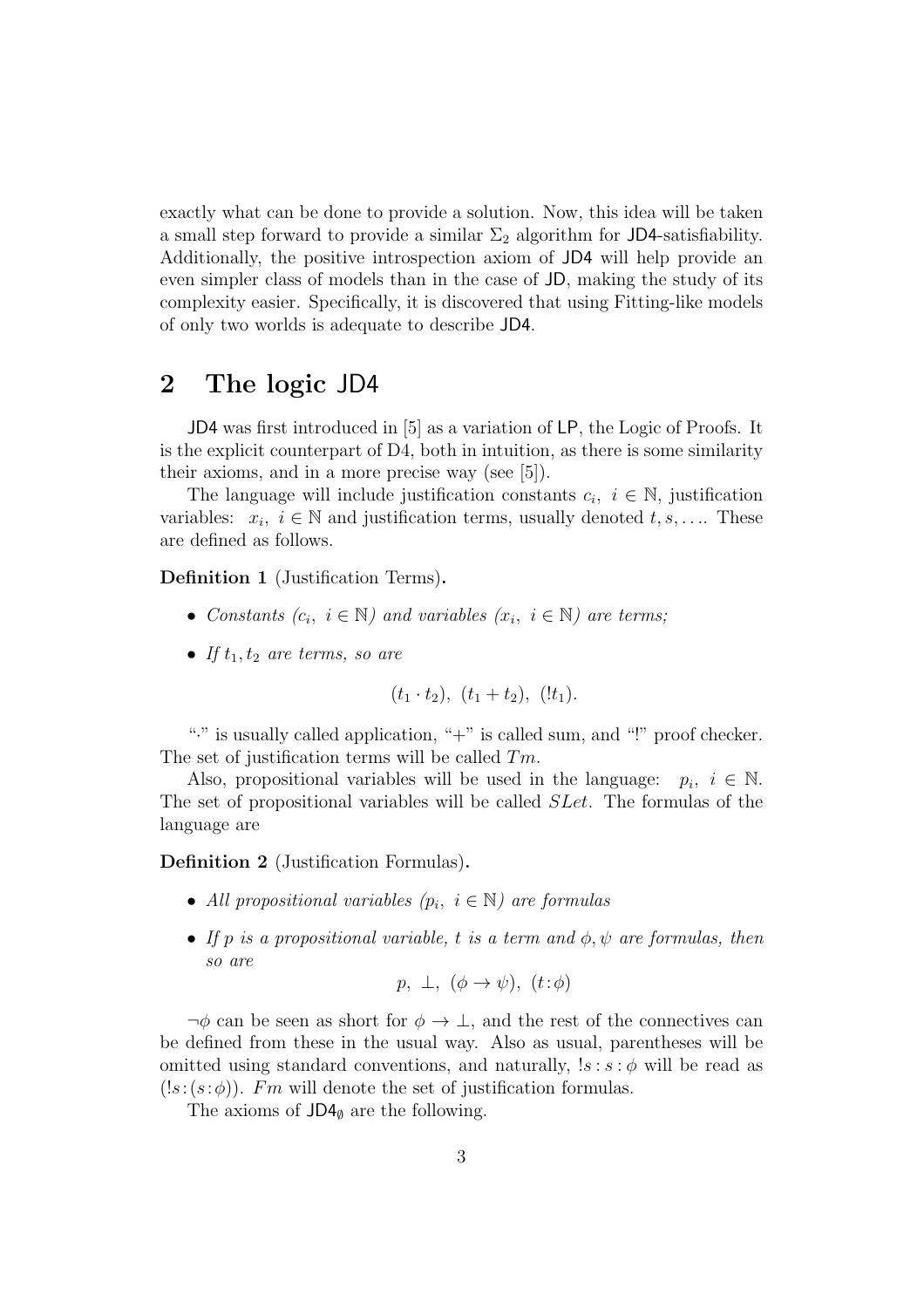A1 Finitely many schemes of classical propositional logic;

**A2**  $s: (\phi \rightarrow \psi) \rightarrow (t: \phi \rightarrow (s \cdot t): \psi)$  - Application Axiom;

$$
{\bf A3}
$$

$$
s: \phi \to (s+t): \phi
$$
  
\n
$$
s: \phi \to (t+s): \phi
$$
 - Monotonicity Axiom;

A5  $t:\phi \rightarrow !t:t:\phi$  - Positive introspection:

A6  $t:\perp \rightarrow \perp$  - Consistency Axiom and Modus Ponens.

MP Modus Ponens Rule :

$$
\frac{\phi \to \psi \qquad \phi}{\psi}
$$

.

Definition 3. *A constant specification for a justification logic JL is any set*

 $CS \subseteq \{c:A \mid c \text{ is a constant, } A \text{ an axiom of } JL\}.$ 

*A c.s. is* axiomatically appropriate *if each axiom is justified by at least one constant,* schematic *if every constant justifies a certain number of axiom schemes (0 or more), and* schematically injective *if it is schematic and every constant justifies at most one scheme.*

**Definition 4.** Given a constant specification CS for JD4, the logic JD4 $_{CS}$  is JD4∅*, with the additional rule*

$$
\frac{1}{c \colon A} \text{R} 4_{\mathcal{CS}}
$$

*where*  $c: A \in \mathcal{CS}$ *.* 

A definition of the (Fitting) semantics for  $J\Box A_{CS}$  follows.

**Definition 5** ([4, 8, 9, 14, 18]). An F-model M for  $JD4_{CS}$  is a quadruple  $(W, R, V, A)$ *, where*  $W \neq \emptyset$  *is the set of worlds (or states) of the model,* R *is a transitive and serial (for any*  $a \in W$  *there is some*  $b \in W$  *such that* aRb*) binary relation on* W*,* V *assigns a subset of* W *to each propositional variable,* p*, and* A *assigns a subset of* W *to each pair of a justification term and a formula. Additionally,* A *must satisfy the following conditions:*

• *Application closure: for any formulas*  $\phi, \psi$  *and justification terms t, s,* 

$$
\mathcal{A}(s, \phi \to \psi) \cap \mathcal{A}(t, \phi) \subseteq \mathcal{A}(s \cdot t, \psi).
$$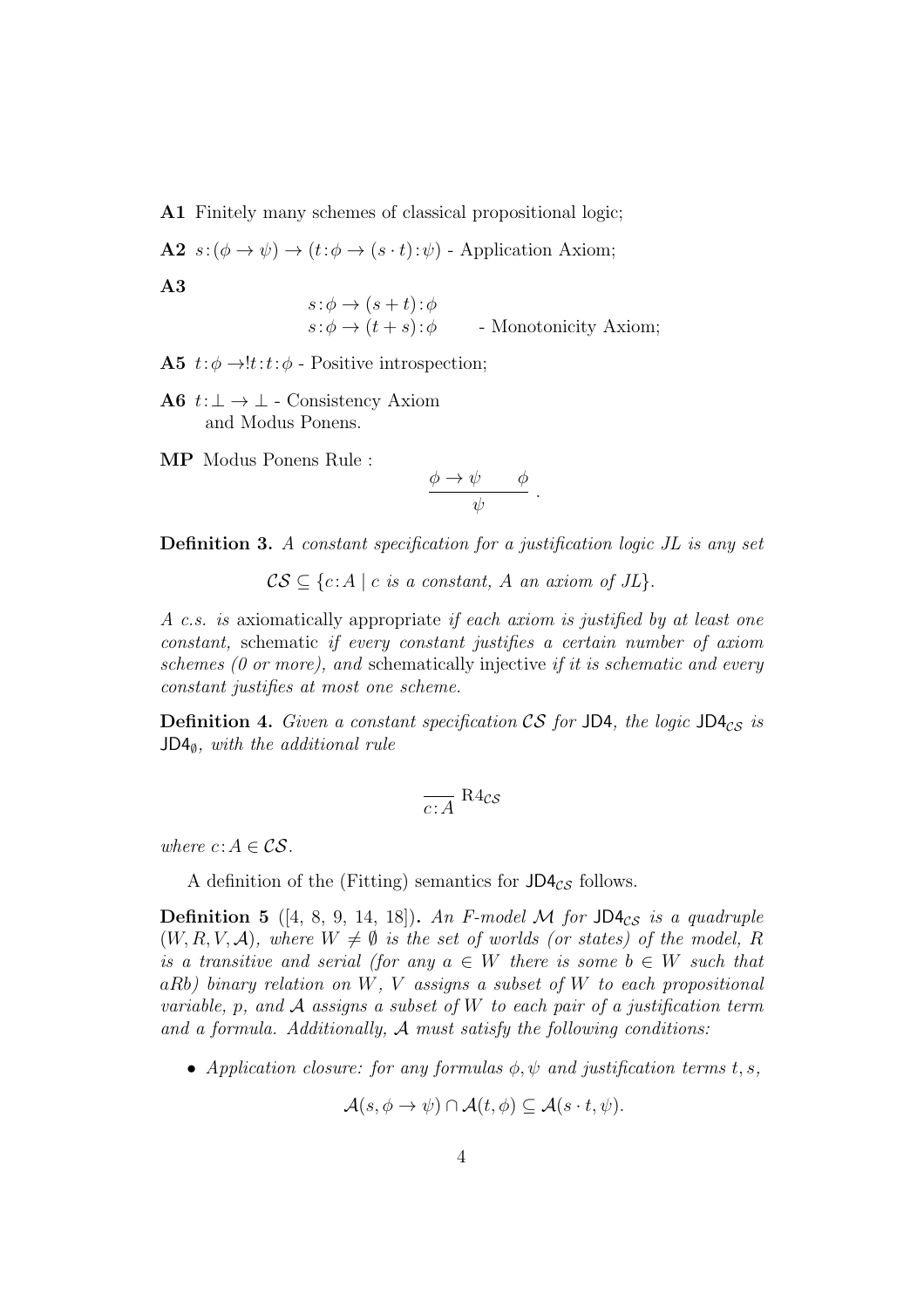• *Sum closure: for any formula*  $\phi$  *and justification terms t, s,* 

$$
\mathcal{A}(t,\phi) \cup \mathcal{A}(s,\phi) \subseteq \mathcal{A}(t+s,\phi).
$$

• *Simplified*  $\mathcal{CS}\text{-}closure:$  *for any axiom A, constant c, such that*  $c: A \in$ CS*,*

$$
\mathcal{A}(c, A) = W.
$$

• *Positive introspection closure: for any formula* φ *and justification term* t*,*

$$
\mathcal{A}(t,\phi) \subseteq \mathcal{A}(!t,t:\phi).
$$

• *Monotonicity: for any formula*  $\phi$ *, justification term t and a, b*  $\in$  *W, if* aRb and  $a \in \mathcal{A}(t, \phi)$ , then  $b \in \mathcal{A}(t, \phi)$ .

*Truth in the model is defined in the following way, given a state* a*:*

- $M, a \not\models \bot.$
- *If* p is a propositional variable, then  $\mathcal{M}, a \models p$  iff  $a \in V(p)$
- *If*  $\phi, \psi$  *are formulas, then*  $\mathcal{M}, a \models \phi \rightarrow \psi$  *if and only if*  $M, a \models \psi$ *, or*  $\mathcal{M}$ ,  $a \not\models \phi$ .
- If  $\phi$  *is a formula and* t *a term, then*  $\mathcal{M}, a \models t : \phi$  *if and only if*  $a \in$  $\mathcal{A}(t, \phi)$  *and for all*  $b \in W$ *, if aRb, then*  $\mathcal{M}, b \models \phi$ *.*

 $JD4_{CS}$  *is sound and complete w.r.t. its F-models, for an axiomatically appropriate constant specification. Additionally, it is complete w.r.t. its F-models that satisfy the following property.*

### Strong Evidence Property:  $\mathcal{M}, a \models t : \phi \text{ if and only if } a \in \mathcal{A}(t, \phi)$ .

It is also useful to present Mkrtychev (M-) models for JD4. M-models are F-models with just one world. However, since if we insisted on seriality, we would introduce factivity  $(t: \phi \rightarrow \phi$  would be valid), this condition is replaced by another, the *consistent evidence condition* (in the definition below).

**Definition 6** ([12, 17]). An M-model for  $JD4_{CS}$ , where CS is a constant *specification for* JD4 *is a pair*

$$
\mathcal{M} = (V, \mathcal{A}),
$$

*where propositional valuation*

$$
V: SLet \longrightarrow \{true, false\}
$$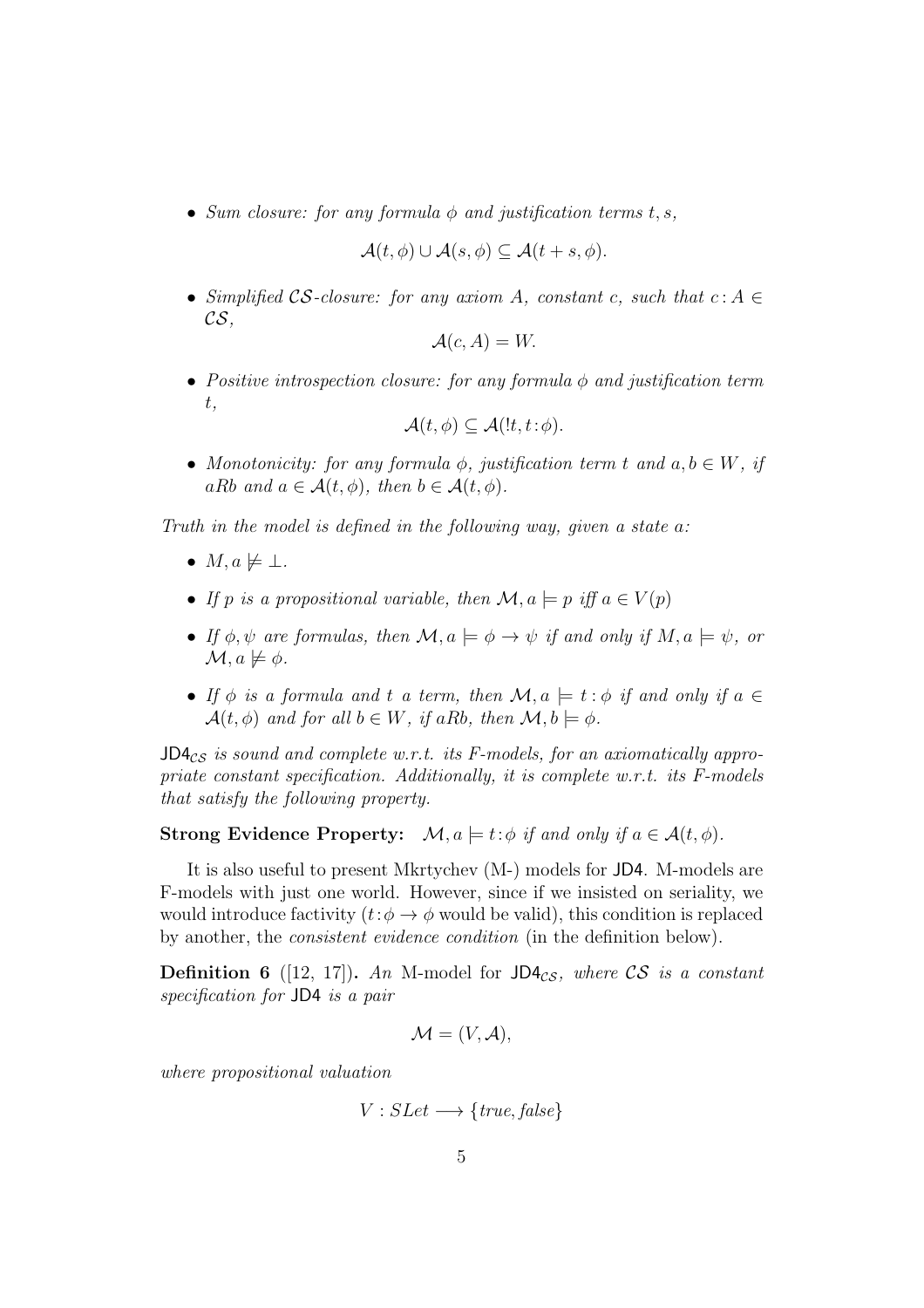*assigns a truth value to each propositional variable and*

 $\mathcal{A}: Tm \times Fm \longrightarrow \{ true, false \}$ 

*is an* admissible evidence function.  $A(t, \phi)$  *will be used as an abbreviation for*  $A(t, \phi) = true$  and  $\neg A(t, \phi)$  *as an abbreviation for*  $A(t, \phi) = false$ . *The admissible evidence function must satisfy certain closure conditions:*

Application Closure: *If*  $\mathcal{A}(s, \phi \to \psi)$  *and*  $\mathcal{A}(t, \phi)$  *then*  $\mathcal{A}(s \cdot t, \psi)$ *.* 

**Sum Closure:** *If*  $\mathcal{A}(s, \phi)$  *then*  $\mathcal{A}(s+t, \phi)$ *. If*  $\mathcal{A}(t, \phi)$  *then*  $\mathcal{A}(s+t, \phi)$ *.* 

Simplified  $\mathcal{CS}$  Closure: *If*  $c: A \in \mathcal{CS}$ , then  $\mathcal{A}(c, A)$ .

Positive Introspection Closure *If*  $\mathcal{A}(t, \phi)$  *then*  $\mathcal{A}(!t, t: \phi)$ 

Consistent Evidence Condition  $A(t, \perp) = false$ ,

*for any formulas*  $\phi, \psi$ *, any terms s, t, any*  $c: A \in \mathcal{CS}$ *, and any integer*  $n \geq 1$ *. The truth relation*  $\mathcal{M} \models H$  *is defined as follows:* 

- $\mathcal{M} \models p$  *iff*  $V(p) = true$
- $\bullet$   $\mathcal{M} \not\models \bot$
- $\mathcal{M} \models \phi \rightarrow \psi$  *iff*  $\mathcal{M} \not\models \phi$  or  $\mathcal{M} \models \psi$
- $\mathcal{M} \models t : \phi \text{ iff } \mathcal{A}(t, \phi)$

*for any formulas*  $\phi, \psi$ *, any term t and any propositional variable p.* JD4<sub>CS</sub> is sound and complete with respect to its M-models.

The following definition will prove useful later on.

Definition 7. *Given an F-model* M*, a world* w *of the model and a formula*  $t:\phi$ , we say that  $t:\phi$  is factive at world w of M, if and only if  $\mathcal{M}, w \models t$ : φ −→ φ*. Similarly, we can define when* t:φ *is factive in an M-model. A set* Φ *of formulas of the form* t:φ *will be factive exactly when all elements of* Φ *are factive.*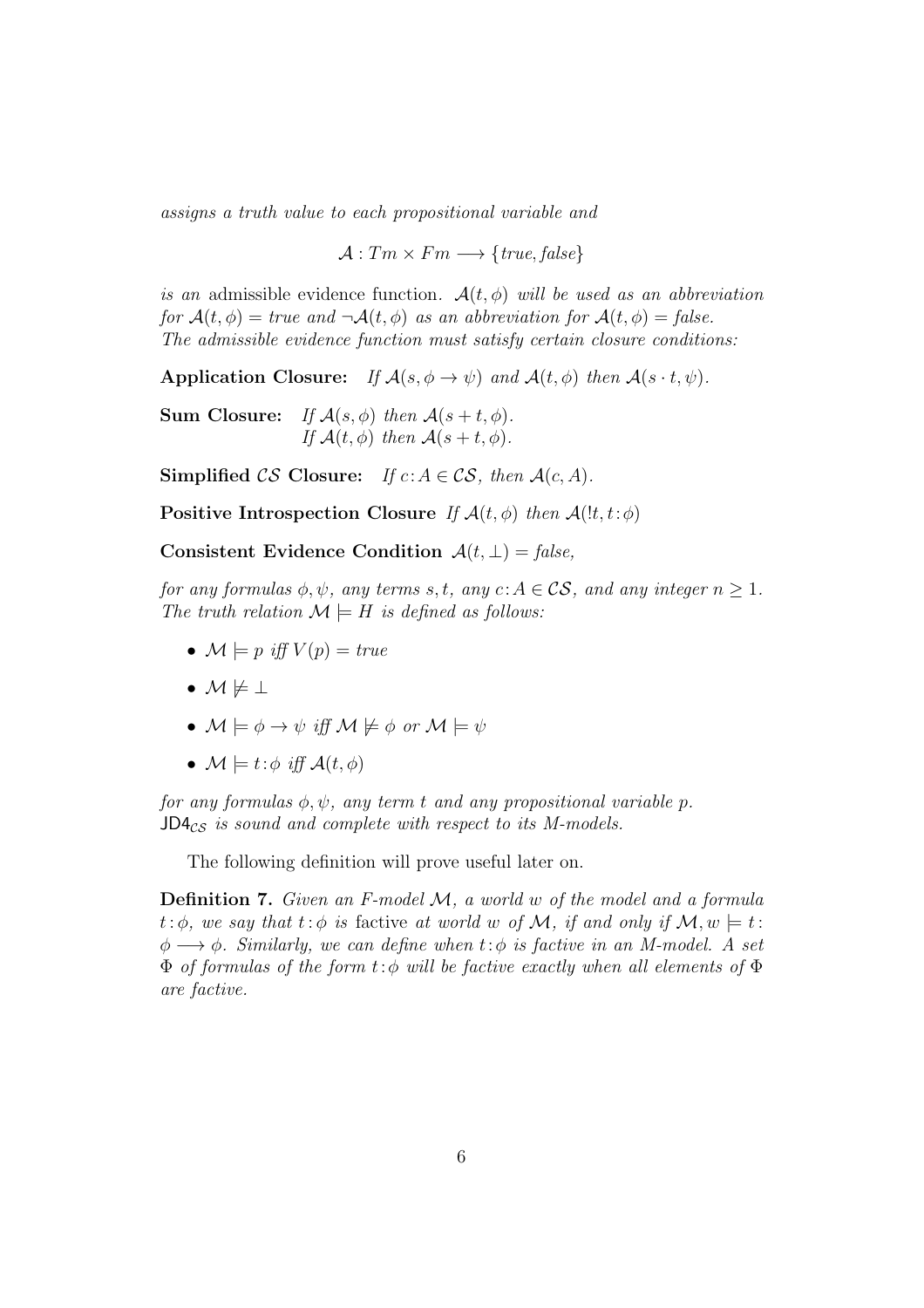## 3 ∗-calculus and minimal evidence functions

In this section, the ∗-calculus is defined. The ∗-calculus provides an independent axiomatization of the reflected fragments of justification logics and is an invaluable tool in the study of the complexity of these logics. The concepts, notation and results in this section come from [11, 13, 17].

**Definition 8** (Star-expressions). If t is a term and  $\phi$  is a formula, then ∗(t, φ) *is a star-expression (*∗*-expression).*

Definition 9. *For any justification logic* L *and constant specification* CS*, the reflected fragment of*  $L_{CS}$  *is* 

$$
rL_{\mathcal{CS}} = \{ t : \phi \mid L_{\mathcal{CS}} \vdash t : \phi \}.
$$

Definition 10 (\*-calculus). \* $\mathcal{CS}$  *Axioms:* \*(c, A), where c: A  $\in \mathcal{CS}$ .

∗A2

$$
\frac{\ast(s,\phi\to\psi)\qquad \ast(t,\phi)}{\ast(s\cdot t,\psi)}
$$

∗A3

$$
\frac{\ast(t,\phi)}{\ast(s+t,\phi)} \qquad \frac{\ast(s,\phi)}{\ast(s+t,\phi)}
$$

∗A4

$$
\frac{\ast(t,\phi)}{\ast(lt,t:\phi)}
$$

The calculus: *The* ∗!<sub>CS</sub>-calculus is a calculus on starred expressions and *includes* ∗CS, A2, A3 *and* A4*.*

Theorem 1 ([10, 13]). *For any constant specification* CS*,*

rJD4<sub>cs</sub> 
$$
\vdash t : \phi \iff rJD4_{cs} \vdash t : \phi \iff \vdash_{*!cs} * (t, \phi)
$$
.

Possible evidence functions are presented next, together with a way to produce a minimal evidence function for an M-model.

Definition 11. *An M-type possible evidence function is any function*

$$
\mathcal{B}: Tm \times Fm \longrightarrow \{true, false\}.
$$

A possible evidence function is essentially an admissible evidence function with no conditions imposed on it.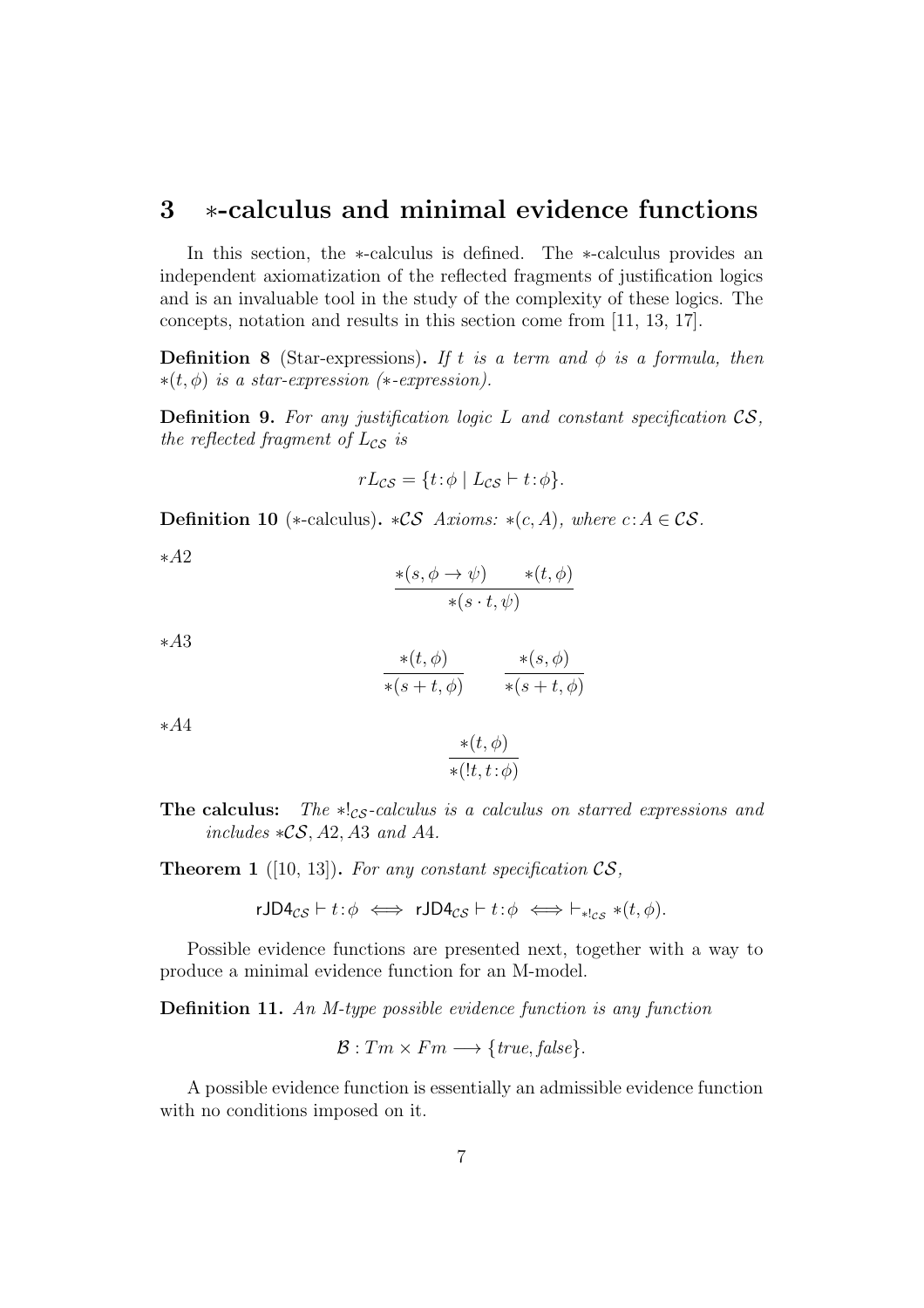**Definition 12.** We say that an M-type possible evidence function  $\mathcal{B}_2$  is based *on an M-type possible evidence function*  $\mathcal{B}_1$  *and write* 

$$
\mathcal{B}_1 \subseteq \mathcal{B}_2,
$$

*if for all terms* t *and formulas* φ*,*

$$
\mathcal{B}_1(t,\phi) \Longrightarrow \mathcal{B}_2(t,\phi).
$$

Definition 13. *Let* EF *be a class of M-type possible evidence functions. A possible evidence function*  $\mathcal{B} \in \mathcal{EF}$  *is called the minimal evidence function in*  $\mathcal{E}\mathcal{F}$  if for all  $\mathcal{B}' \in \mathcal{E}\mathcal{F}$ ,

 $\mathcal{B} \subseteq \mathcal{B}'$ .

**Definition 14.** For some possible evidence function  $\mathcal{B}, \mathcal{B}^* = \{*(t, \phi) | \mathcal{B}(t, \phi) =$ *true*}*.*

Theorem 2 ([17]). *For any* CS *constant specification for* JD4 *and any possible evidence function* B*, the class of M-type admissible evidence functions for* JD4<sub>CS</sub> based on B is symbolized  $\mathcal{A}\mathcal{E}\mathcal{F}_{\mathcal{B}}(\mathsf{JD4}_{CS})$ *, and if nonempty has a unique minimal element* A*, which is the following:*

$$
\mathcal{A}(t,\phi) \Longleftrightarrow \mathcal{B}^* \vdash_{*!cs} * (t,\phi).
$$

*Note.* In the following, an F-type admissible evidence function when considering a single world of the model may be treated as an M-type admissible evidence function, when the appropriate conditions are met. Despite changes in notation, under certain circumstances this is entirely acceptable and in fact this change in perspective will be very useful and frequent. Finally, it is useful, given an F-type admissible evidence function  $A$  and a world  $u$ , to define  $\mathcal{A}_u$  to be the set  $\{(t,\phi)|u\in\mathcal{A}(t,\phi)\}.$ 

Finally, since we are discussing complexity issues, it is natural that the following theorem is relevant. In fact, it will prove to be extremely useful later on.

Theorem 3 ([10, 13]). *Let* CS *be a schematic constant specification decidable in polynomial time. Then, there exists a non-deterministic algorithm that runs in polynomial time and determines, given a finite set* S *of* ∗*-expressions, a formula* φ *and a term* t*, whether*

$$
S \vdash_{*!cs} * (t, \phi).
$$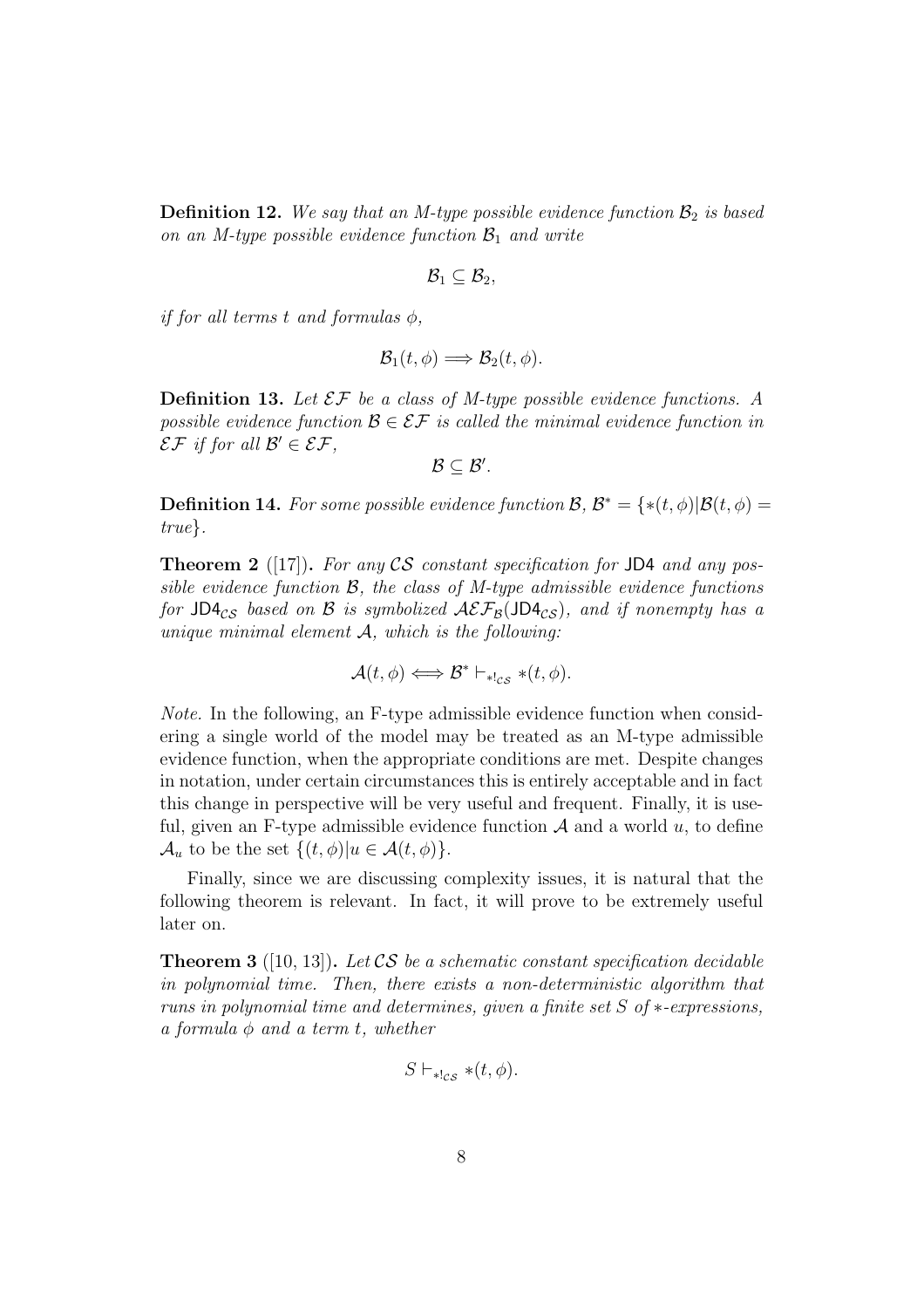## 4 A class of models

In the following, the constant specification  $\mathcal{CS}$  will be assumed to be axiomatically appropriate and, when discussing complexity issues, efficiently decidable. The algorithm that will be presented and its correctness will be based on the following proposition.

**Proposition 4.** *A formula*  $\phi$  *is* JD4 $_{CS}$ -satisfiable *if and only if it is satisfiable by an F-model*  $M = (W, R, V, A)$  *for* JD4<sub>CS</sub> *that additionally has the following properties:*

- W *has exactly two elements,* a, b*.*
- $R = \{(a, b), (b, b)\}.$

*Proof.* Let  $\phi$  be a formula that is JD4<sub>CS</sub>-satisfiable and let  $\mathcal{M}^* = (W, R, V, \mathcal{A})$ be a model and  $a \in W$  a world of the model that satisfies  $\phi$ . Assume that  $M^*$  satisfies the Strong Evidence Property.

We know that R is serial and transitive and that  $\mathcal A$  satisfies the monotonicity property. From this, we know that there is an infinite sequence of elements of W,  $\alpha = (a_i)_{i \in \mathbb{N}}$ , such that  $a_0 = a$ ,  $i < j \Rightarrow a_i Ra_j$  &  $\mathcal{A}_{a_i} \subseteq \mathcal{A}_{a_j}$ .

For any  $t: F$ , there is at most one  $j \in \mathbb{N}$ ,  $\mathcal{M}^*, a_j \not\models t: F \rightarrow F$ . Otherwise, there are  $i < j$  s.t.  $\mathcal{M}^*, a_i, a_j \not\models t : F \to F$ . Since  $\mathcal{M}^*, a_i \not\models t : F \to F$ , we have  $\mathcal{M}^*, a_i \models t : F$ . From this, it follows that  $\mathcal{M}^*, a_j \models F$ , so  $\mathcal{M}^*, a_j \models t$ :  $F \to F$  - a contradiction.

Therefore, for any set of term-prefixed formulas, there is an  $i$ , after which all terms of  $\alpha$  are factive with respect to that set. More specifically, let  $\Phi$  be the set of term-prefixed subformulas of  $\phi$  and let b be a term of  $\alpha$ , where  $\Phi$ is factive.

Define M to be the model  $(\{a, b\}, \{(a, b), (b, b)\}, V', \mathcal{A}')$ , such that  $V', \mathcal{A}'$ agree with V, A on a, b. That is, for any  $w \in \{a, b\}$ , t term,  $\psi$  formula, p propositional variable,  $w \in V(p)$  if and only if  $w \in V'(p)$ , and  $w \in \mathcal{A}(t, \psi)$ if and only if  $w \in \mathcal{A}'(t, \psi)$ . It is easy to see that the new model satisfies the conditions required of F-models for  $JDA_{CS}^2$ .

By induction on the structure of  $\chi$ , we can show that for any  $\chi$ , subformula of  $\phi$ ,  $\mathcal{M}^*, b \models \chi$  iff  $\mathcal{M}, b \models \chi$  (and the propositional cases are trivial, so). If  $\chi = t : \omega$ , then  $\mathcal{M}^*, b \models \chi$  iff  $\mathcal{M}^*, b \models t : \omega$  iff  $\mathcal{M}^*, b \models \omega$  and  $b \in \mathcal{A}(t, \omega)$  (Strong Evidence) iff  $\mathcal{M}, b \models \omega$  and  $b \in \mathcal{A}'(t, \omega)$  iff  $\mathcal{M}, b \models \chi$ .

<sup>&</sup>lt;sup>2</sup>Of course, we assume here that  $a \neq b$ , but this is a legitimate assumption. If we need to make this explicit, we could simply have  $W = \{(a, 0), (b, 1)\}\$ and the accessibility relation,  $V'$ ,  $A'$  behave in the same way.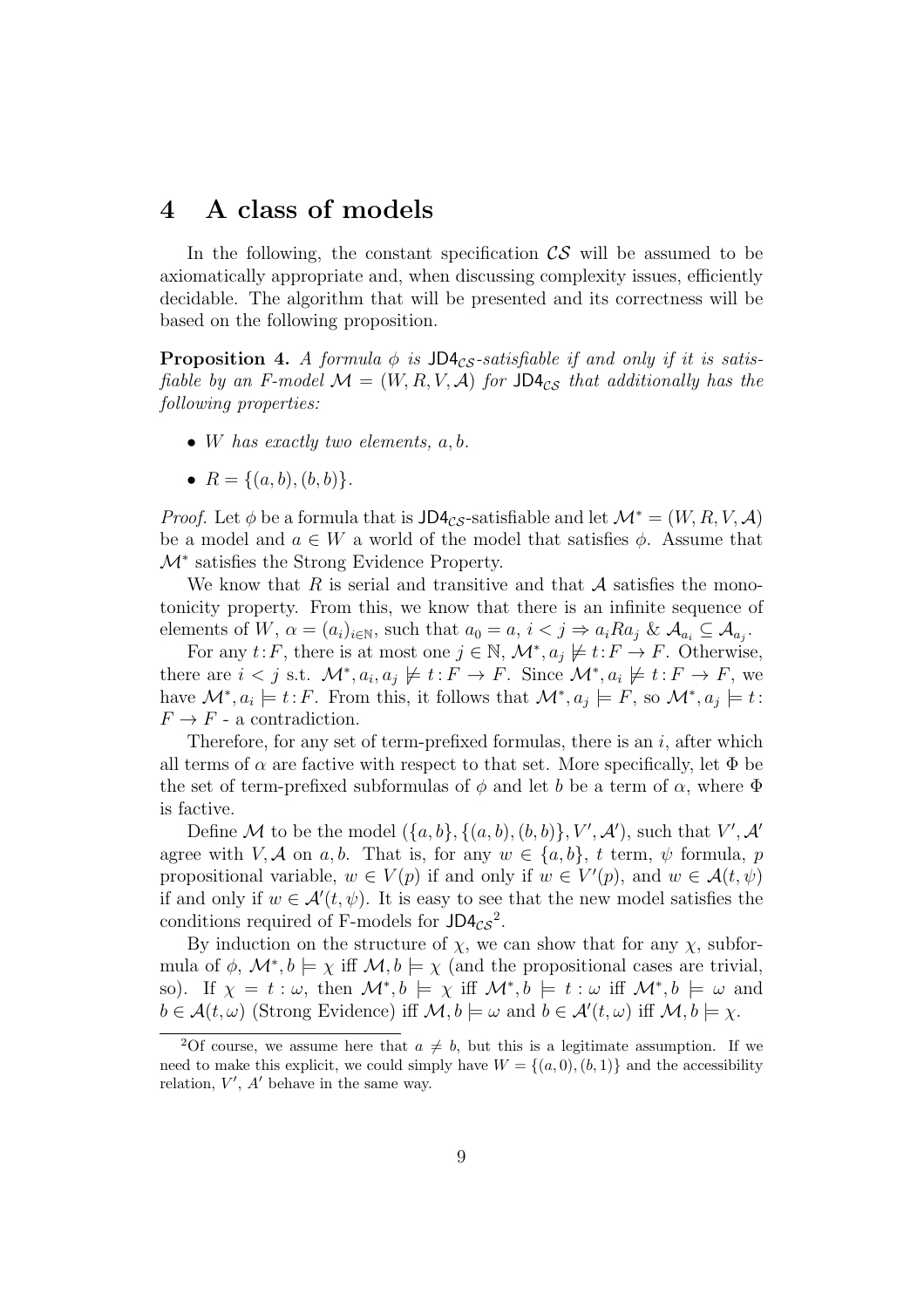To prove that  $\mathcal{M}, a \models \phi$ , we will first prove that

$$
\mathcal{M}^*, a \models \psi \Leftrightarrow \mathcal{M}, a \models \psi,
$$

for any  $\psi$  subformula of  $\phi$ , by induction on the structure of  $\psi$ . If  $\psi$  is a propositional variable, and for the propositional cases, again, this is obvious and the only interesting case is when  $\psi = t : \chi$ . In this case,  $\mathcal{M}^*, a \models t : \chi$  iff  $a \in \mathcal{A}(t, \chi)$  and  $M^*, b \models \chi$  iff  $a \in \mathcal{A}'(t, \chi)$  and  $M, b \models \chi$  iff  $\mathcal{M}, a \models t : \chi$ .  $\Box$ 

*Observation* 1*.* Note that we can now replace the admissible evidence function with another, say  $\mathcal{A}^m$ , such that  $w \in \mathcal{A}^m(t, \psi)$  iff  $\mathcal{M}, w \models t : \psi$ . This new function will satisfy the necessary conditions to be an admissible evidence function and the new model will satisfy the same formulas as the old one in the same worlds. Therefore, we can claim the following corollary.

Corollary 5. A formula is  $J\Box A_{CS}$ -satisfiable if and only if it is satisfiable by an F-model  $\mathcal{M} = (W, R, V, \mathcal{A})$  for JD4<sub>CS</sub> that additionally has the following *properties:*

- W *has exactly two elements,* a, b*;*
- $R = \{(a, b), (b, b)\}$ ;
- $a \in \mathcal{A}(t, F)$  *if and only if*  $\mathcal{M}, a \models t : F$  *for all*  $t : F$ *. (Strong Evidence Condition)*

## 5 The algorithm and its analysis

Neither the algorithm that determines  $J\Box A_{CS}$ -satisfiability nor its analysis is particularly novel (c.f. [12, 13, 15]). It is in fact based on the ones already used to establish the same upper bound for the satisfiability for J, J4, JT, LP, except for certain differences that stem from the fact that we are discussing a different logic and thus the algorithm is based on a different class of models. It is based on a tableau construction.

Prefixed expressions will be used and there will be two types of prefixes and two types of expressions. The first will be the usual  $T$  or  $F$  prefix and the other will be the prefix that will intuitively denote the world we are referring to; these are a and b. So, the prefixed formulas will be of the form  $w P e$ , where  $w \in \{a, b\}, P \in \{T, F\}$  and e is either a formula of the language or a ∗-expression. w will be called the world prefix and P the truth prefix.

As was mentioned previously, the algorithm will be based on a tableau construction. The propositional tableau rules will be the ones usually used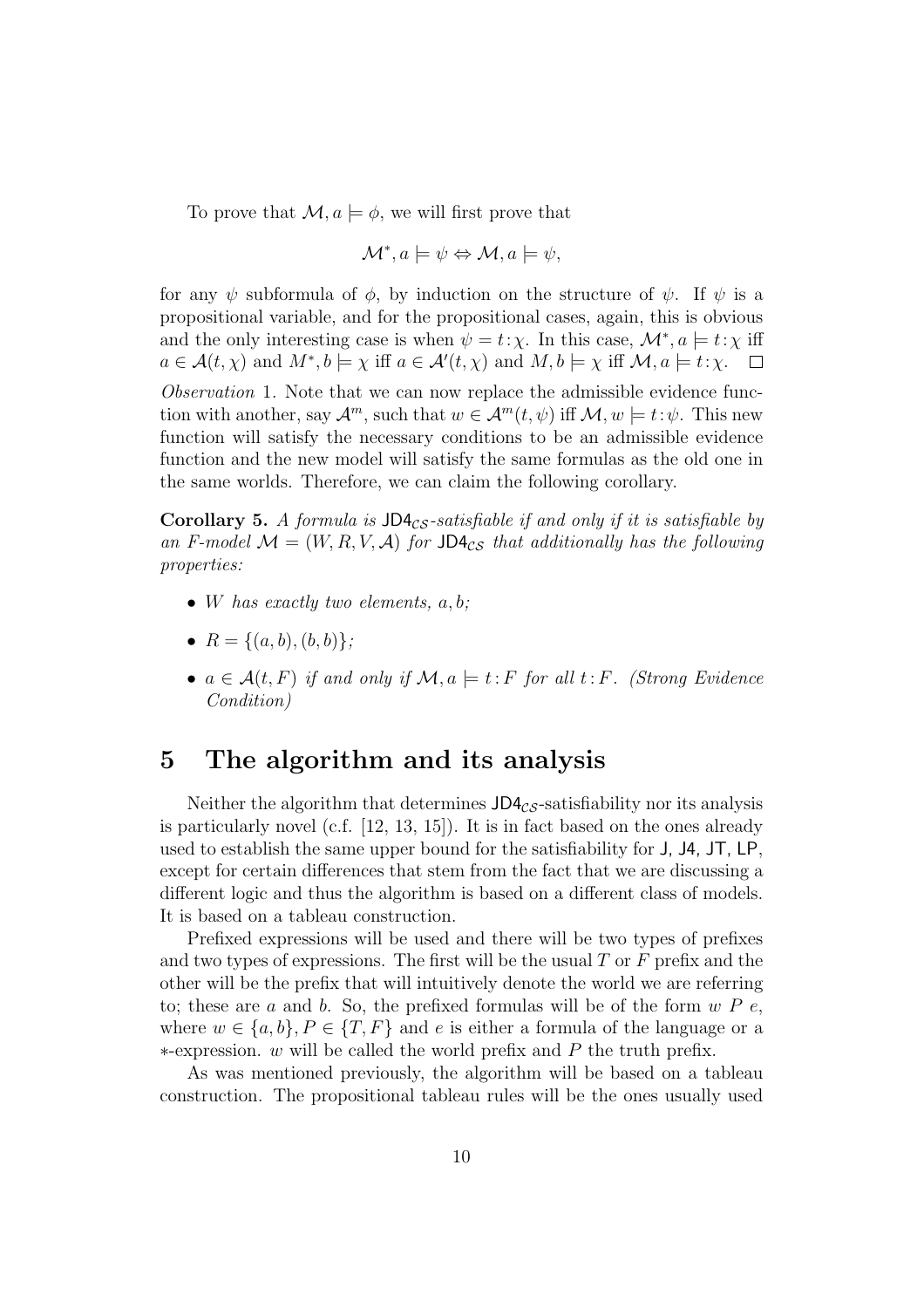and they are not mentioned here. The non-propositional cases are covered by the following rules.

$$
\frac{a T s:\psi}{a T * (s, \psi)}, \qquad \frac{b T s:\psi}{b T * (s, \psi)},
$$
  
\n
$$
\frac{a F s:\psi}{b T * (\psi)}, \qquad \frac{b T * (s, \psi)}{b T \psi},
$$
  
\n
$$
\frac{a F s:\psi}{a F * (s, \psi) | a F \psi}, \qquad \frac{b F s:\psi}{b F * (s, \psi) | b F \psi}
$$

The algorithm runs in two phases.

During the first phase, the algorithm will construct a tableau branch using the tableau rules in a non-deterministic way. After all possible tableau derivations have been applied, there are two possibilities for the constructed branch. It can either be propositionally closed, that is, it could contain  $w T e$ and  $w F e$ , or it can be complete, that is, the branch is not propositionally closed and no application of a tableau rule gives a new prefixed formula. If it is propositionally closed, the input is rejected, otherwise, the second phase of the algorithm begins. Let  $X_a$  be the set of star expressions prefixed with a T and  $X_b$  the set of star expressions prefixed with b T in the branch. Confirm that no expression of the form  $*(t, \phi)$  that appears negatively in the branch for world prefix w can be derived from  $X_w$ . If this is indeed the case, the algorithm accepts, otherwise, it rejects.

The proof of the correctness of the algorithm follows.

*Proof.* Supposing formula  $\phi$  is satisfiable by  $\mathcal{M} = (\{a, b\}, \{(a, b), (b, b)\}, V, \mathcal{A})$ such as the ones described above and starting the procedure with  $a T \phi$ , it is easy to see that there is a way to perform the tableau rules while producing a-prefixed expressions satisfied at world a and b-prefixed expressions satisfied at world b. Now, if  $X_w$  derives  $*(t, \psi)$ , then the minimal evidence function that includes  $X_w$  should also include  $(t, \psi)$  (by Theorem 2), and therefore so should  $\mathcal A$  in the corresponding world. Therefore, no such negative expression will be derivable by  $X_w$ . In conclusion, the algorithm accepts.

*On the other hand, suppose the algorithm accepts*. Suppose a complete branch of the tableau that is produced in an accepting branch of the computation tree. A model will be constructed to satisfy  $\phi$ . This will be  $\mathcal{M} = (\{a, b\}, \{(a, b), (b, b)\}, V, \mathcal{A})$ .  $V(p)$  will include a iff a T p appears in the tableau and similarly for  $b$ .  $\mathcal A$  on  $a$  will be the minimal evidence function that includes  $(t, \psi)$  iff  $a T * (t, \psi)$  appears in the tableau and again, similarly for b. Since by the tableau rules,  $X_a \subseteq X_b$ , monotonicity is satisfied. If A so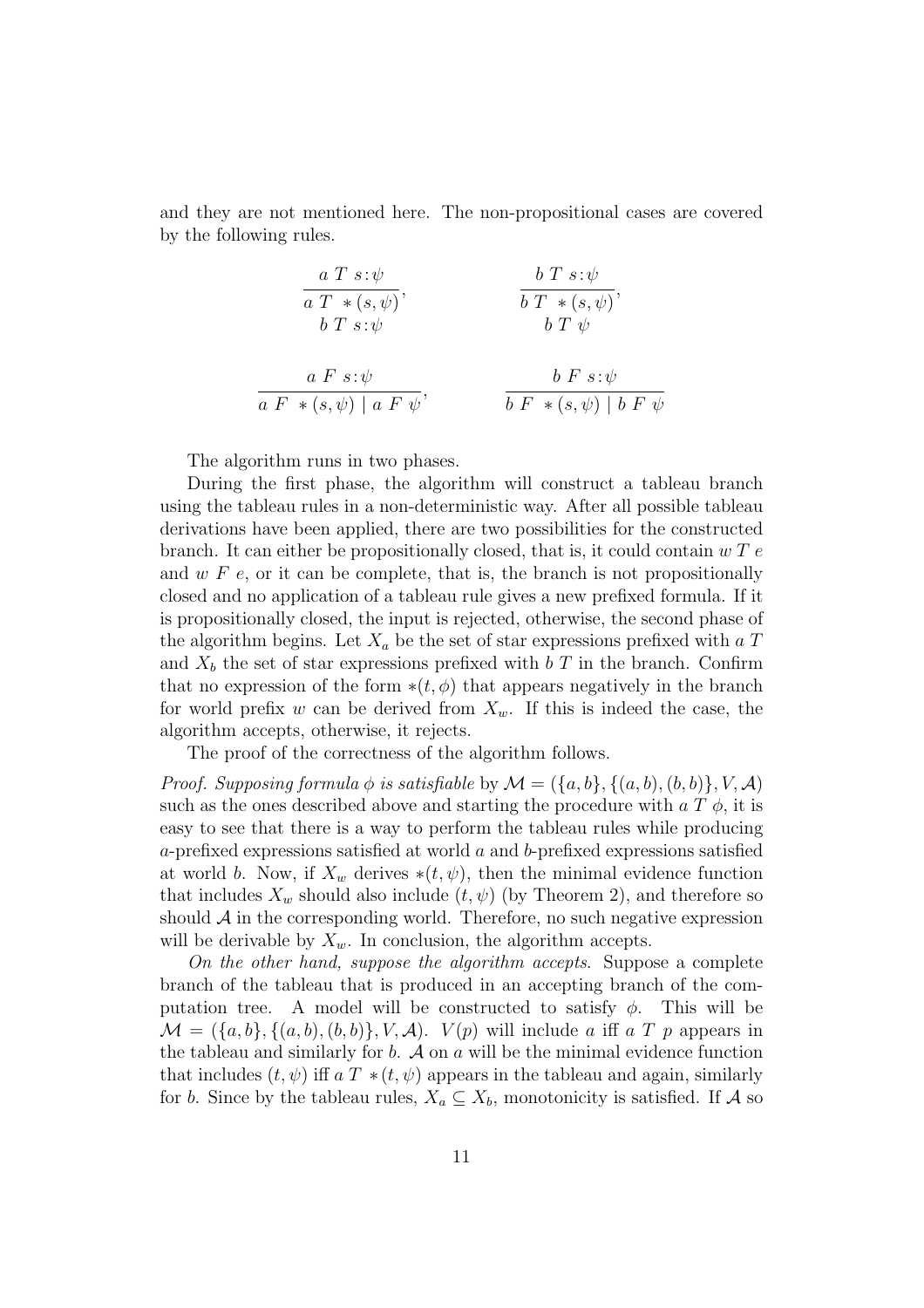defined includes any negative ∗-expression in any of the two worlds, the second step of the algorithm would have rejected the input and the computation branch would not be accepting (again, by Theorem 2).

The model satisfies at  $a$  all  $a$ -prefixed expressions and at world  $b$  all  $b$ prefixed expressions. This can be proven by induction on the structure of the expressions. By the above argument, this is automatically true for starred expressions. Also, by definition of  $V$ , this is true for propositional variables. Propositional cases are easy, so it remains to show this for formulas of the form  $t:\psi$ .

First, for b-prefixed formulas. If b T  $t:\psi$  is in the branch, there must also be b T  $*(t, \psi)$  and b T  $\psi$ . By I.H., these are already satisfied, so  $b \in \mathcal{A}(t, \psi)$ and  $\mathcal{M}, b \models \psi$ . Therefore,  $\mathcal{M}, b \models t : \psi$ . If  $b \notin t : \psi$  is in the branch, then the branch must also include either  $b F \psi$  or  $b F * (t, \psi)$ . In either case, the conclusion is  $\mathcal{M}, b \not\models t:\psi$ .

Finally, the case of a-prefixed formulas. If a T  $t:\psi$  is in the branch, there must also be a  $T^*$  (t,  $\psi$ ) and b  $T \psi$  (and b  $T t: \psi$  too, but it is not relevant here). By I.H., these are already satisfied, so  $a \in \mathcal{A}(t, \psi)$  and  $\mathcal{M}, b \models \psi$ . Therefore,  $\mathcal{M}, a \models t : \psi$ . If a F t:  $\psi$  is in the branch, then the branch must also include either b F  $\psi$  or a F  $*(t, \psi)$ . In either case, the conclusion is  $\mathcal{M}, b \not\models t:\psi.$ 

This completes the correctness proof of the algorithm.

 $\Box$ 

The first phase of the algorithm runs in nondeterministic polynomial time, while the second checks a condition known to be in coNP (Theorem 3). Therefore, the algorithm establishes that JD4-satisfiability is in  $\Sigma_2^p$ . The following corollary follows immediately.

Corollary 6. JD4 $_{CS}$  is in  $\Pi_2^p$  for any axiomatically appropriate, schematic, *and efficiently decidable* CS*.*

The following has been recently proven in [6].

**Theorem 7** ([6]). JD4 $_{CS}$  is  $\Pi_2^p$ -hard, for any axiomatically appropriate, and *schematically injective* CS*.*

Finally, combining these two results, we can claim the following.

Corollary 8. JD4 $_{CS}$  is  $\Pi_2^p$ -complete, for any axiomatically appropriate, schemat*ically injective, and efficiently decidable* CS*.*

## Aknowledgements

The author would like to thank Sergei Artemov for his encouragement and essential suggestions and Karen Kletter for her invaluable help in editing.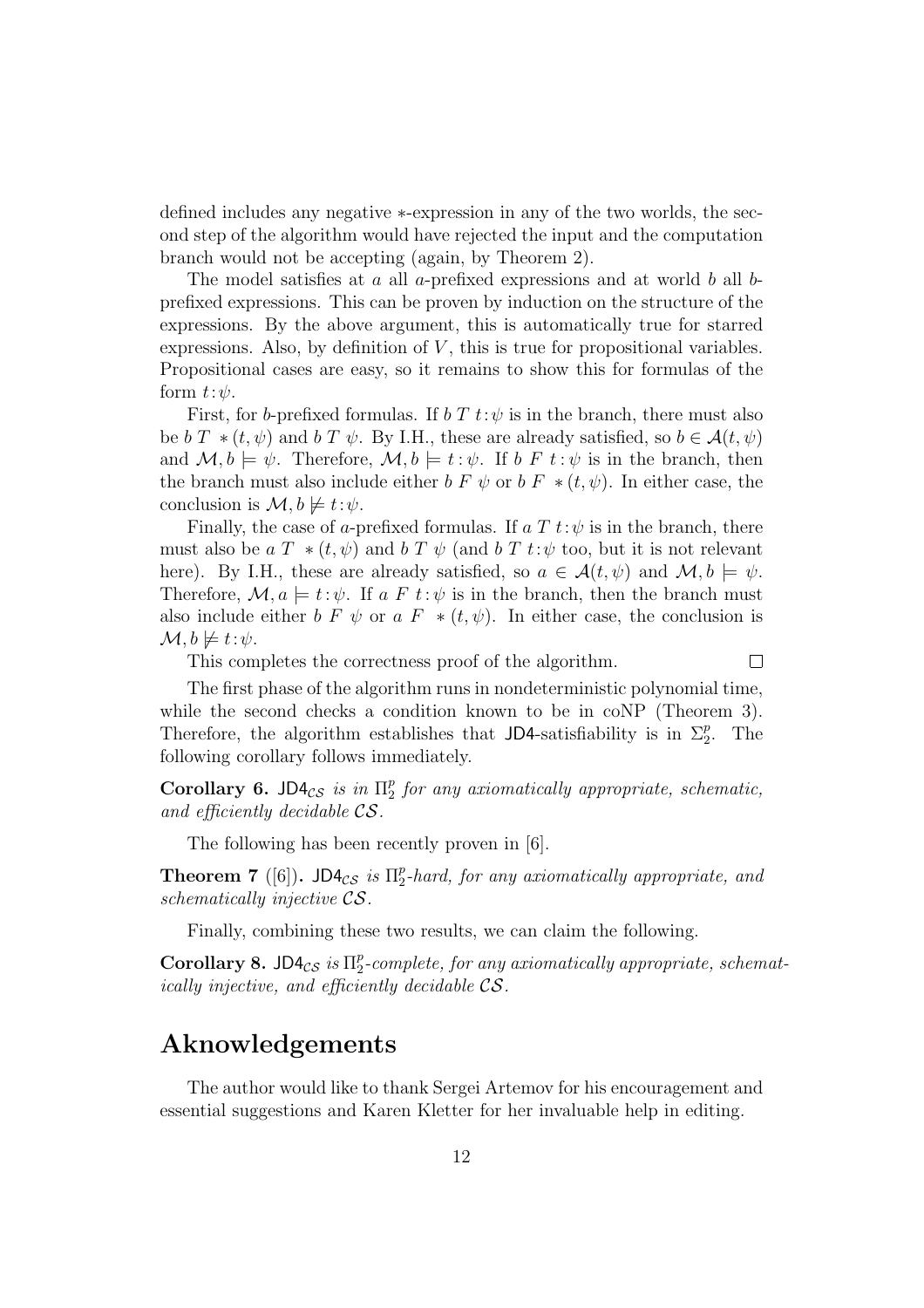## References

- [1] Sergei Artemov. Operational modal logic. Technical Report MSI 95–29, Cornell University, 1995.
- [2] Sergei Artemov. Explicit provability and constructive semantics. *Bulletin of Symbolic Logic*, 7(1):1–36, 2001.
- [3] Sergei Artemov. Kolmogorov and Gödel's approach to intuitionistic logic: current developments. *Russian Mathematical Surveys*, 59(2):203– 229, 2004. Originally published in Russian.
- [4] Sergei Artemov. The logic of justification. *The Review of Symbolic Logic*, 1(4):477–513, 2008.
- [5] Vladimir N. Brezhnev. On explicit counterparts of modal logics. Technical Report CFIS 2000–05, Cornell University, 2000.
- [6] Samuel R. Buss and Roman Kuznets. Lower complexity bounds in justification logic. *Manuscript*, 2009.
- [7] Samuel R. Buss and Roman Kuznets. The NP-completeness of reflected fragments of justification logics. In Sergei Artëmov and Anil Nerode, editors, *LFCS*, volume 5407 of *Lecture Notes in Computer Science*, pages 122–136. Springer, 2009.
- [8] Melvin Fitting. A semantics for the Logic of Proofs. Technical Report TR–2003012, CUNY Ph.D. Program in Computer Science, 2003.
- [9] Melvin Fitting. The logic of proofs, semantically. *Annals of Pure and Applied Logic*, 132(1):1–25, 2005.
- [10] Nikolai V. Krupski. On the complexity of the reflected logic of proofs. *Theoretical Computer Science*, 357(1–3):136–142, 2006.
- [11] Vladimir N. Krupski. Referential logic of proofs. *Theoretical Computer Science*, 357(1–3):143–166, 2006.
- [12] Roman Kuznets. On the complexity of explicit modal logics. In *Proceedings of the 14th Annual Conference of the EACSL on Computer Science Logic*, pages 371–383, London, UK, 2000. Springer-Verlag.
- [13] Roman Kuznets. *Complexity Issues in Justification Logic*. PhD thesis, CUNY Graduate Center, 2008.